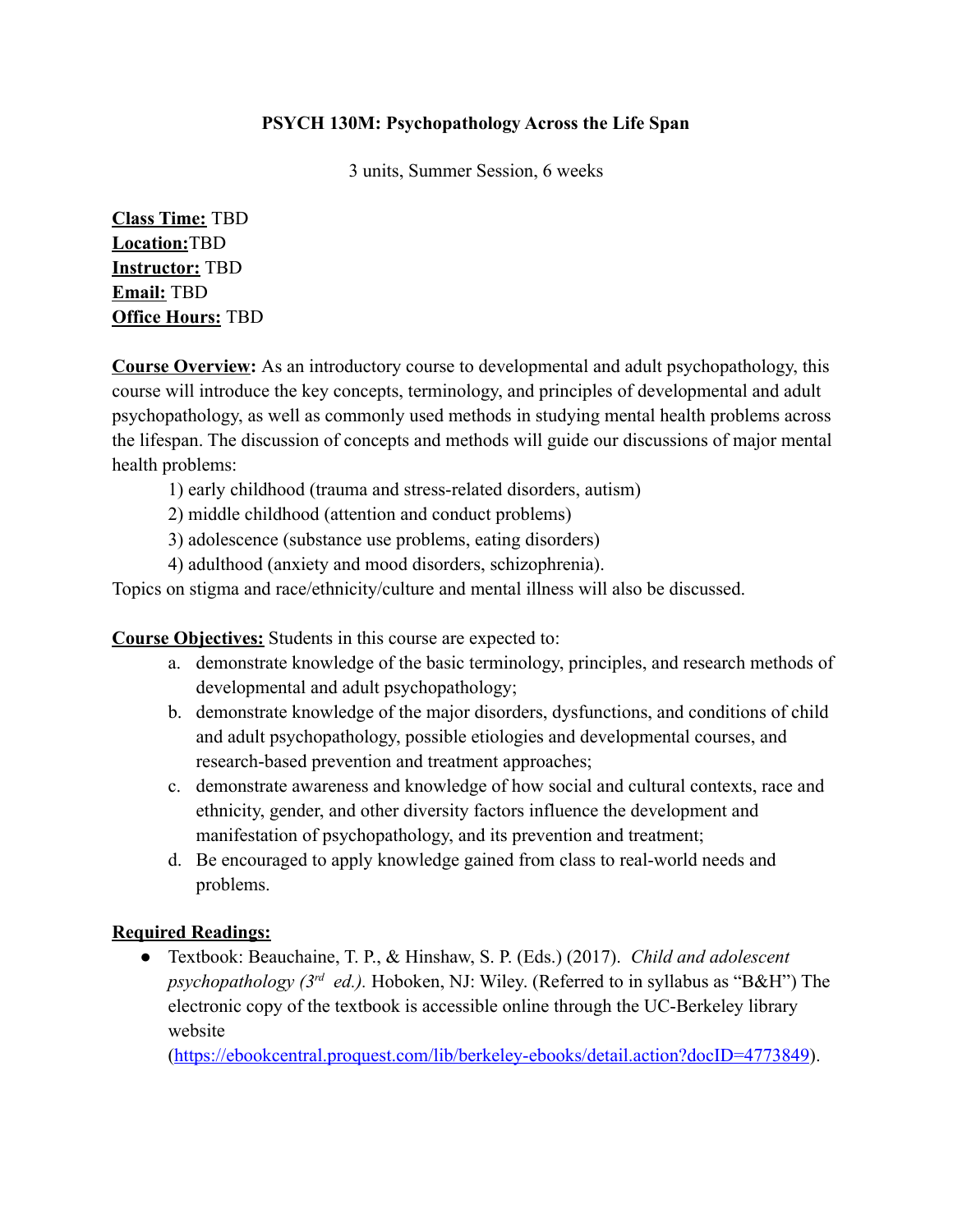For instructions on how to access library resources from your home internet, please visit: <https://www.lib.berkeley.edu/using-the-libraries/connect-off-campus>

● Additional required readings: selected primary-source readings (journal articles and reviews) will be posted on the course website at **bcourses** (under "Files/Additional Required Readings"). These readings supplement the textbook and give students some exposure to scientific empirical articles and reviews in developmental psychopathology. These readings are parallel readings for a graduate seminar. During the weekly sections led by the GSIs, students will participate in group discussions on these materials.

#### **Course Requirements:**

- Submitting questions to readings: 15%
- Participation in discussions and presentations: 25%
- $\bullet$  Exams: 30%
- Assignments: 10%
- Final paper: 20%
- 1. **Submitting questions to readings (15%)**: For every module (topic), students are expected to read the required readings and submit one question about each reading prior to the lecture. The questions are submitted online under the "Discussion" panel on bcourse;
- 2. **Participation in discussions and presentations (25%)**: Students are expected to attend all lectures (attendance grade will be deducted for lectures that a student missed without any prior notice or justifiable reasons). During lectures, there will be small group discussion activities, and students will be assigned to small groups. Each student is expected to lead 1-2 small group discussions on lecture materials and readings during the semester.
- 3. **Exams**: There will be two exams (Midterm, 15%, Final Exam: 15%), consisting of multiple-choice questions, short answers, and essay questions. The exam questions will be drawn from the lectures and readings. The first portion of the Final Exam will be equivalent to "Midterm II" and is not cumulative, the remainder will be integrative, via synthetic essay questions. The exams will be timed (students will access the exams at designated times on bcourses and submit completed exams online);
- 4. **Assignments (10%)**: There will be a few brief written assignments (e.g., developing an outline for the paper). The assignments will be posted on bcourses (under "Assignments") and submitted online. Late assignments will be accepted but students will receive a deduction in grade;
- 5. **Final paper (20%)**: For the final paper, students can choose to write *either* a literature review paper *or* a grant proposal on a topic of their choice (within the broad field of developmental psychopathology). The final paper provides students an opportunity to integrate their knowledge learned from the course and develop **independent research**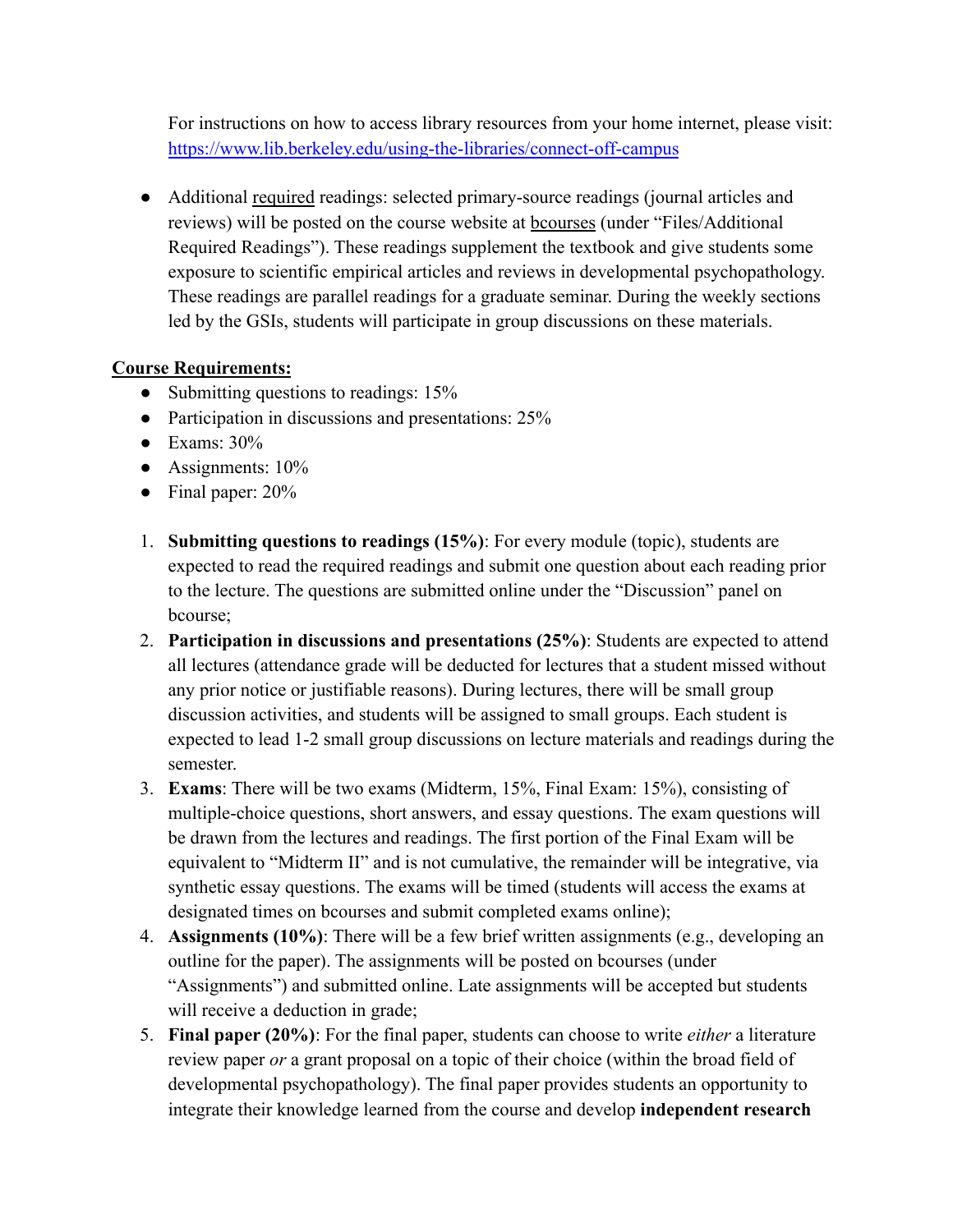**ideas**. Students will write the paper on their own and submit it online at the end of the semester. More details will be announced later.

**Grading and Regrade Policy:** Based on each student's grades on the individual course requirements, a composite score will be calculated at the end of the semester. Students' final letter grades for the course will be assigned based on the composite score.

**Course Website:** This class has a bcourse website (all enrolled waitlisted students should be able to access the class website via their CalNet account on bcourses). It is crucial that students log in at least once per week to check for announcements and the latest information about assignments etc. The course includes 16 modules, each covering a subtopic within the developmental psychopathology discipline. Students are encouraged to use the "Pages" as a self-study guide to keep up with the course materials, key concepts, and learning objectives of each module.

**Disability Accommodation Policy:** If you need accommodations for any physical, psychological, or learning disability, please first contact the Disability Students' Program (510-642-0518) regarding disability verification requirements.

**University Statement on Prevention of Harassment and Discrimination**: The University of California strives to prevent and respond to harassment and discrimination. Engaging in such behavior may result in removal from class or the University. If you are the subject of harassment or discrimination, there are resources available to support you. Please contact the Confidential Care Advocate ([sa.berkeley.edu/dean/confidential-care-advocate\)](http://sa.berkeley.edu/dean/confidential-care-advocate) for non-judgmental, caring assistance with options, rights and guidance through any process you may choose. Survivors of sexual violence may also want to view the following website: [survivorsupport.berkeley.edu](http://survivorsupport.berkeley.edu/).

For more information about how the University responds to harassment and discrimination, please visit the Office for the Prevention of Harassment and Discrimination website: [ophd.berkeley.edu.](http://ophd.berkeley.edu/)

# **Lecture Schedule (please note that the schedule is tentative and might change during the semester)**

| <b>Week</b> | <b>Dates</b> | Module                 | <b>Required Readings</b> |
|-------------|--------------|------------------------|--------------------------|
|             |              | Overview of the course | No readings!             |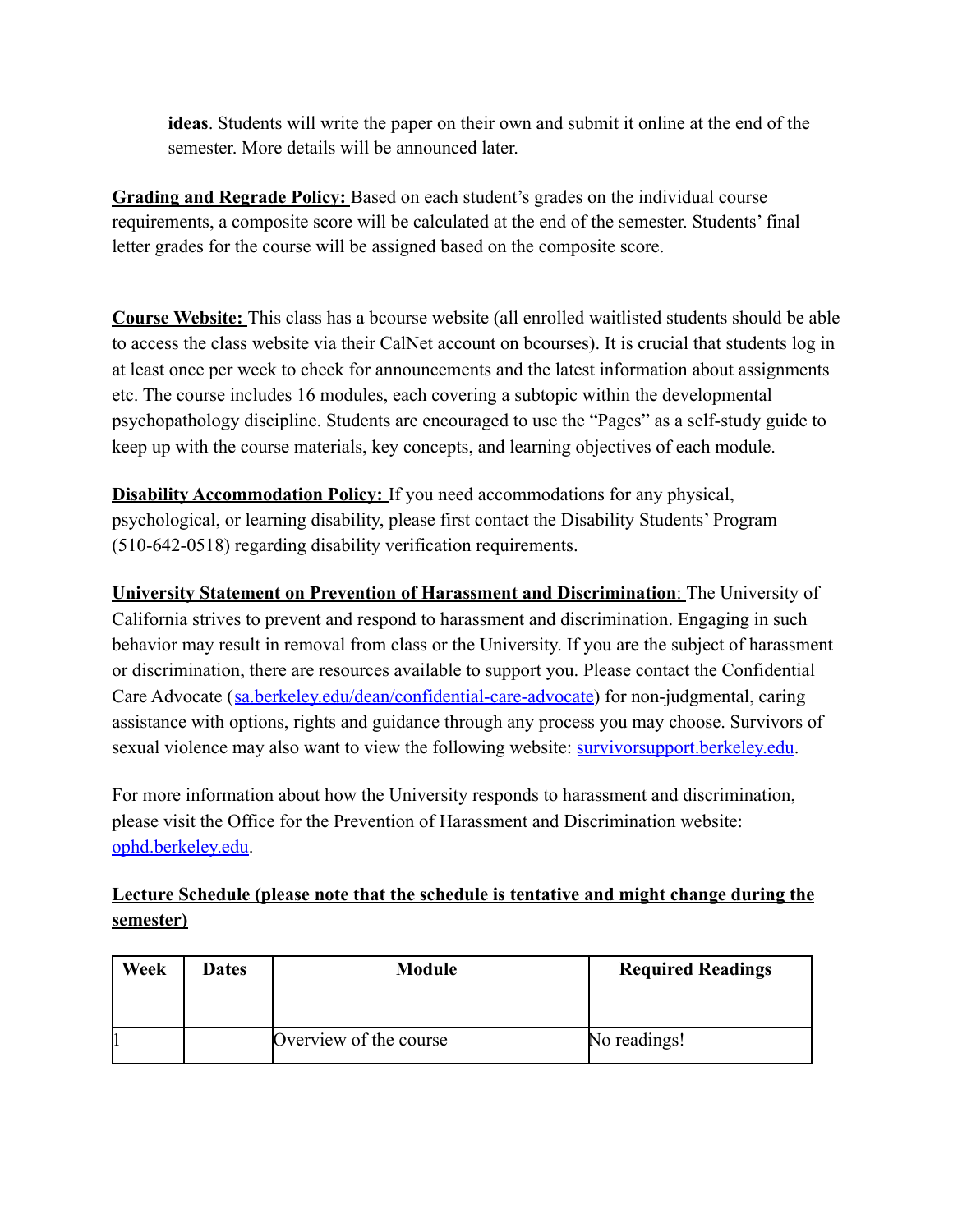|   | Module 1. Introduction to key principles | $B \& H, Chapter 1;$      |
|---|------------------------------------------|---------------------------|
|   | and concepts of developmental            | Masten, 2001              |
|   | psychopathology                          |                           |
| þ | Module 2. Defining, classifying, or      | $B \& H, Chapter 2;$      |
|   | diagnosing mental disorders: DSM-5,      | Nolen-Hoeksema &          |
|   | RDoC, and transdiagnostic issues         | Watkins, 2011             |
|   | Module 3. Trauma- and stress-related     | <b>B</b> & H, Chapters 20 |
|   | disorders in childhood                   | Tottenham et al., 2010    |
|   | Module 4. Autism spectrum disorders      | B & H, Chapter 22;        |
|   |                                          | Dawson, 2008              |
| 3 | Module 5. Attention                      | $B \& H, Chapter 13;$     |
|   | Deficit/Hyperactivity Disorders          | Hechtman et al., 2016     |
|   | (ADHD)                                   |                           |
|   | Module 6. Conduct problems               | $B & H$ , Chapter 14;     |
|   |                                          | Lahey et al., 1999        |
|   | <b>Midterm</b>                           |                           |
| 4 | Module 7. Substance use problems         | $B \& H$ , Chapter 15     |
|   |                                          | Elam et al. 2018          |
|   | Module 8. Eating disorders               | B & H, Chapter 24         |
|   | Module 9. Anxiety disorders              | $B & H$ , Chapter 16      |
|   |                                          | Jarcho et al., 2010       |
| 5 | Module 11. Race/ethnicity, culture, and  | B & H, Chapter 12         |
|   | psychopathology                          | Haft, Zhou et al., 2020   |
|   | Module 12. Depressive disorders          | B & H, Chapter 18         |
|   |                                          | Stein et al. $(2016)$     |
|   | Module 13. Bipolar disorders             | $B \& H, Chapter 21$      |
|   |                                          |                           |
| 6 | Module 14. Schizophrenia                 | Marenco & Weinberger,     |
|   |                                          | 2000;                     |
|   | Module 15. Stigma and mental illness     | Hinshaw, 2005             |

## **Additional required readings (posted on the course website at bcourses.berkeley.edu)**:

Dawson, G. (2008). Early behavioral intervention, brain plasticity, and the prevention of autism spectrum disorder. *Development and Psychopathology, 20,* 775-803.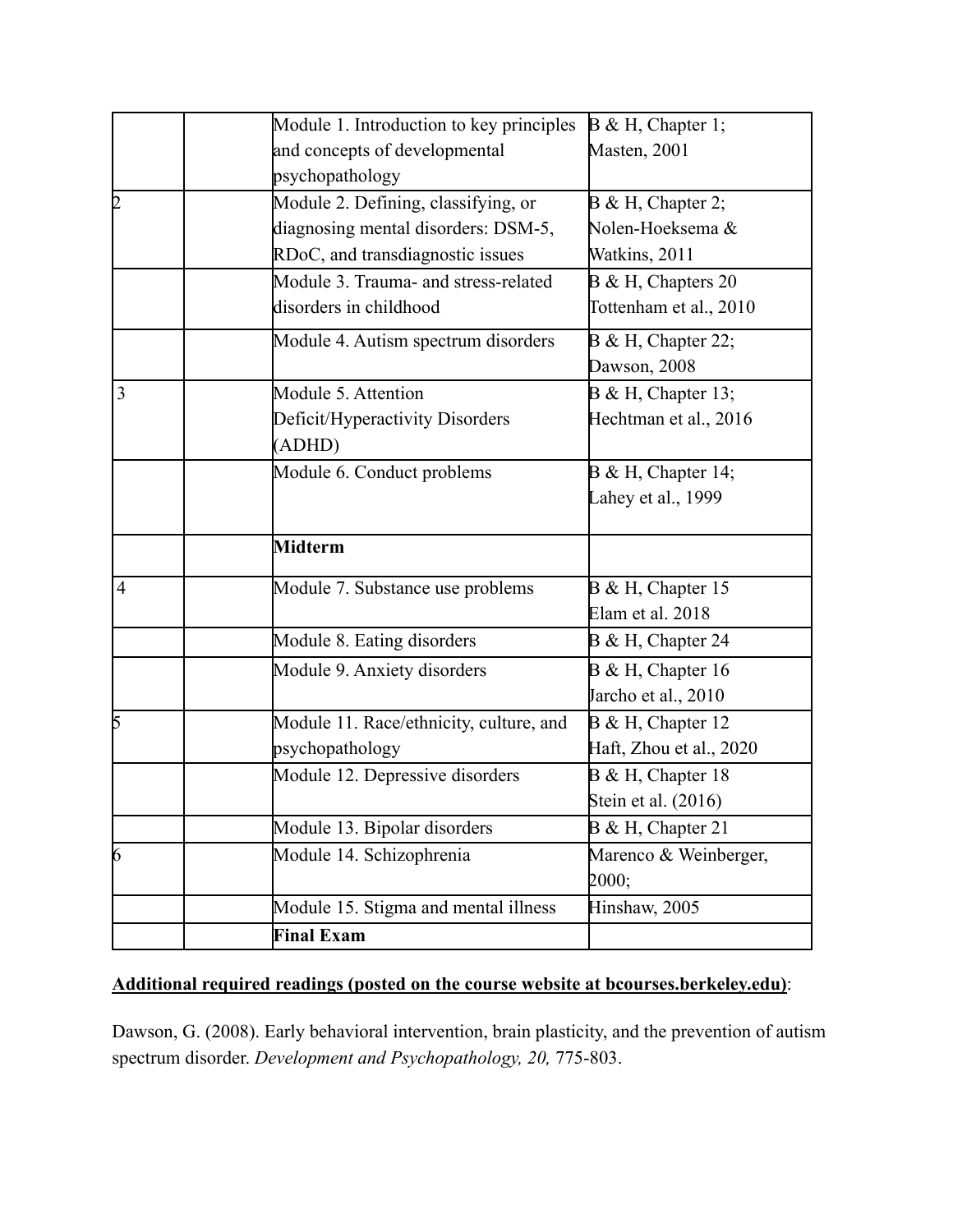Elam, K., Chassin, L., & Pandika, D. (2018). Polygenic risk, family cohesion, and adolescent aggression in Mexican American and European American families: Developmental pathways to alcohol use. *Development and Psychopathology, 30*(5), 1715-1728.

Haft, S., Zhou, Q., Stephens, M., & Alkon, A. (2020). Culture and stress biology in immigrant youth from the prenatal period to adolescence: A systematic review. *Developmental Psychobiology*, https://doi.org/10.1002/dev.22009

Hechtman, L., Swanson, J. M., Sibley, M. H., Stehli, A., Owens, E. B., Mitchell, J. T., ... Nichols, J. Q. (2016). Functional adult outcomes 16 years after childhood diagnosis of attention-deficit/hyperactivity disorder: MTA results. *Journal of the American Academy of Child & Adolescent Psychiatry, 55*(11), 945-952.

Hinshaw, S. P. (2005). The stigmatization of mental illness in children and parents: Developmental issues, family concerns, and research needs. *Journal of Child Psychology and Psychiatry, 46*, 714-734.

Losh, M. & Capps, L. (2006). Understanding of emotional experience in autism: Insights from the personal accounts of high-functioning children with autism. *Developmental Psychology, 42,* 809-818.

Marenco, S. & Weinberger, D. (2000). The neurodevelopmental hypothesis of schizophrenia: Following a trail of evidence from cradle to grave. *Development and Psychopathology, 12*, 501-527.

Masten, A. S. (2001). Ordinary magic: Resilience processes in development. *American Psychologist, 56*, 227-238.

Nolen-Hoeksema, S., & Watkins, E. R. (2011). A heuristic for developing transdiagnostic models of psychopathology: Explaining multifinality and divergent trajectories. Perspectives on Psychological Science, 6, 589-809.

Stein, G. L., Supple, A. J., Huq, N., Dunbar, A. S., & Prinstein, M. J. (2016). A longitudinal examination of perceived discrimination and depressive symptoms in ethnic minority youth: The roles of attributional style, positive ethnic/racial affect, and emotional reactivity. *Developmental Psychology, 52*(2), 259–271.

Tottenham, N., Hare, T.A., Quinn, B.T., McCarry, T.W., Nurse, M., Gilhooly, T., Millner, A., Galvan, A., Davidson, M.C., Eigsti, I.‐M., Thomas, K.M., Freed, .P.J., Booma, E.S., Gunnar, M.R., Altemus, M., Aronson, J. and Casey, B. (2010), Prolonged institutional rearing is